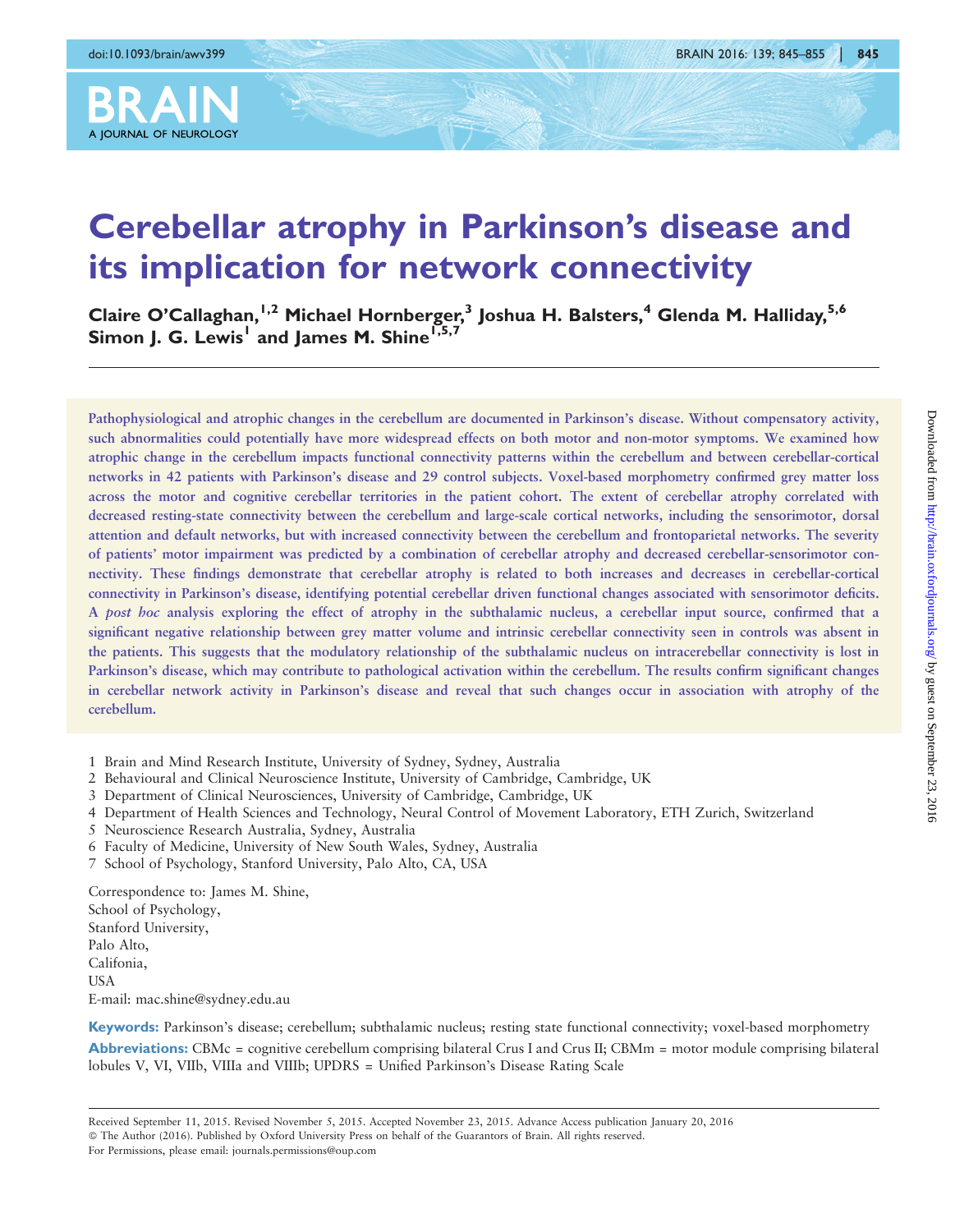### Introduction

Parkinson's disease is classically synonymous with basal ganglia dysfunction, which is secondary to the dopaminergic denervation that follows the loss of nigrostriatal dopamine neurons ([Dickson](#page-9-0) et al., 2009), but also impacts on cerebellar function ([Wu and Hallett, 2013\)](#page-10-0). The cerebellum exerts a far-reaching influence on behaviour, given its anatomical and functional interconnections with the basal ganglia and much of the cortical mantle ([Bostan](#page-9-0) et al.[, 2013\)](#page-9-0) and is known to be involved in motor planning and execution, as well as a range of higher-order cognitive and emotional functions ([Ito, 2006](#page-9-0); [Ramnani, 2006;](#page-10-0) [Schmahmann, 2010](#page-10-0); [Balsters and Ramnani, 2011; Buckner,](#page-9-0) [2013](#page-9-0); Koziol et al.[, 2014;](#page-9-0) [Shine and Shine, 2014](#page-10-0); [Leggio](#page-9-0) [and Molinari, 2015](#page-9-0)).

Connectivity studies confirm that reciprocal cerebellarcortical loops run poly-synaptically to the thalamus via the topographically arranged dentate nucleus, before targeting multiple neocortical regions, with anatomically distinct cerebellar subregions projecting to unique cortical targets [\(Middleton and Strick, 2000, 2001;](#page-10-0) [Kelly and Strick,](#page-9-0) [2003](#page-9-0)). These functional distinctions support the existence of a 'motor' cerebellum comprising lobules V, VI, VIIb and VIII projecting to motor regions (pre- and post-central gyrus), and a 'cognitive' cerebellum comprising Crus I and II and projecting to prefrontal and parietal cortices [\(Hoover and Strick, 1999; Kelly and Strick, 2003;](#page-9-0) [O'Reilly](#page-10-0) et al., 2010; Balsters et al.[, 2014](#page-8-0)). Similar striato-cerebellar loops have been identified. The motor and cognitive cerebellar regions output (via the dentate) to topographically distinct regions in the sensorimotor and associative striatum, respectively; the subthalamic nucleus of the basal ganglia then projects via a disynaptic connection to the cerebellar cortex, maintaining a functional topographic arrangement (Hoshi et al.[, 2005;](#page-9-0) Bostan et al.[, 2010](#page-9-0)). Projections from associative, limbic and motor territories of the subthalamic nucleus terminate in motor and non-motor cerebellar regions, highlighting this as a critical pathway for integrating basal ganglia and cerebellar function across a range of behavioural modalities [\(Bostan](#page-9-0) et al., 2013).

From a networks perspective, cerebellar motor subregions show preferential coupling with the cortical sensorimotor network, while cognitive subregions are associated with large-scale cortical networks involved in cognitive and limbic function, including the cognitive control, salience and default networks (Habas et al.[, 2009; Buckner](#page-9-0) et al., [2011](#page-9-0)). Although cerebellar architecture is arguably more complex than two distinct subsystems [\(Buckner](#page-9-0) et al., [2011](#page-9-0)), the division into motor and cognitive cerebellar territories reflects the underlying structural connectivity with the cortex and it subsumes the more detailed modules described in functional parcellation schemes. Therefore, focusing on the functional cerebellar subsystems provides an important framework for understanding how alterations in the cerebellum's structure and function may manifest behaviourally in disease states.

In Parkinson's disease, alterations to the cerebellum and its cortical connections have been implicated in an array of motor and non-motor symptoms ([Wu and Hallett, 2013](#page-10-0)). Direct pathological change in the cerebellum includes atrophy ([Benninger](#page-9-0) et al., 2009; [Borghammer](#page-9-0) et al., 2010) and denervation of cerebellar dopamine receptors [\(Hurley](#page-9-0) et al., [2003\)](#page-9-0). Yet, both at rest and during the execution and planning of motor tasks, hyper-activation of the cerebellum can be apparent [\(Mentis](#page-10-0) et al., 2003; [Wu and Hallett, 2005](#page-10-0); Lewis et al.[, 2007](#page-9-0); Yu et al.[, 2007](#page-10-0); [Ballanger](#page-8-0) et al., 2008; Bédard and Sanes, 2009; [Palmer](#page-10-0) et al., 2009, [2010](#page-10-0); [Wu](#page-10-0) et al.[, 2009](#page-10-0)a, [2011](#page-10-0); Sen et al.[, 2010](#page-10-0); Festini et al.[, 2015](#page-9-0); Ham *et al.*[, 2015](#page-9-0)). In the context of the hypoactive corticostriatal motor circuitry typically seen in Parkinson's disease, the increased activation of cortico-cerebellar motor circuitry is thought to exert a compensatory effect in an attempt to circumvent the dysfunctional basal ganglia and normalize motor behaviour. Alternatively, increased cerebellar activation may result from a pathological increase in outflow from a dysfunctional subthalamic nucleus [\(Wu and](#page-10-0) [Hallett, 2013\)](#page-10-0). A modulatory relationship between the subthalamic nucleus and cerebellum is supported by evidence of normalized cerebellar activity post-deep brain stimulation to the subthalamic nucleus [\(Payoux](#page-10-0) et al., 2004; Geday *et al.*[, 2009](#page-9-0)). To date, much of the focus on pathological versus compensatory cerebellar engagement in Parkinson's disease has centred on the role of dopaminergic depletion as a precipitating factor. The manner in which local grey matter change in the cerebellum, or in a major input structure (the subthalamic nucleus), might influence cerebellar activity has not been investigated. This is particularly relevant, as the cerebellum's ability to exert a positive compensatory effect likely depends on its internal integrity as well as the integrity of its input structures.

Establishing the relationship between local grey matter atrophy and both local and distal functional connectivity changes has received considerable interest recently in ageing and disease states. Grey matter loss has been identified as a critical factor that drives both changes in task-based acti-vation (Brassen et al.[, 2009;](#page-9-0) Nyberg et al.[, 2010](#page-10-0); [Kalpouzos](#page-9-0) et al.[, 2012](#page-10-0); Salami et al., 2012) and network functional connectivity ([Meunier](#page-10-0) et al., 2014; [Ward](#page-10-0) et al., [2015\)](#page-10-0). However, across these studies, the functional consequences of grey matter loss are not uniform. Patterns of over- and under-activity, as well as increased and decreased connectivity, both appear to be driven by local grey matter loss. Similar to the conclusion drawn in Parkinson's disease, incidences of hyper-activation and hyper-connectivity in healthy ageing are equated with functional compensation, in the context of age-related structural and molecular deterioration ([Reuter-Lorenz and Cappell, 2008](#page-10-0); [Park and](#page-10-0) [Reuter-Lorenz, 2009\)](#page-10-0). Yet, the bidirectional findings highlight that while grey matter loss may spark compensatory changes, it can also lead to less beneficial effects such as neural inefficiency and dedifferentiation that result in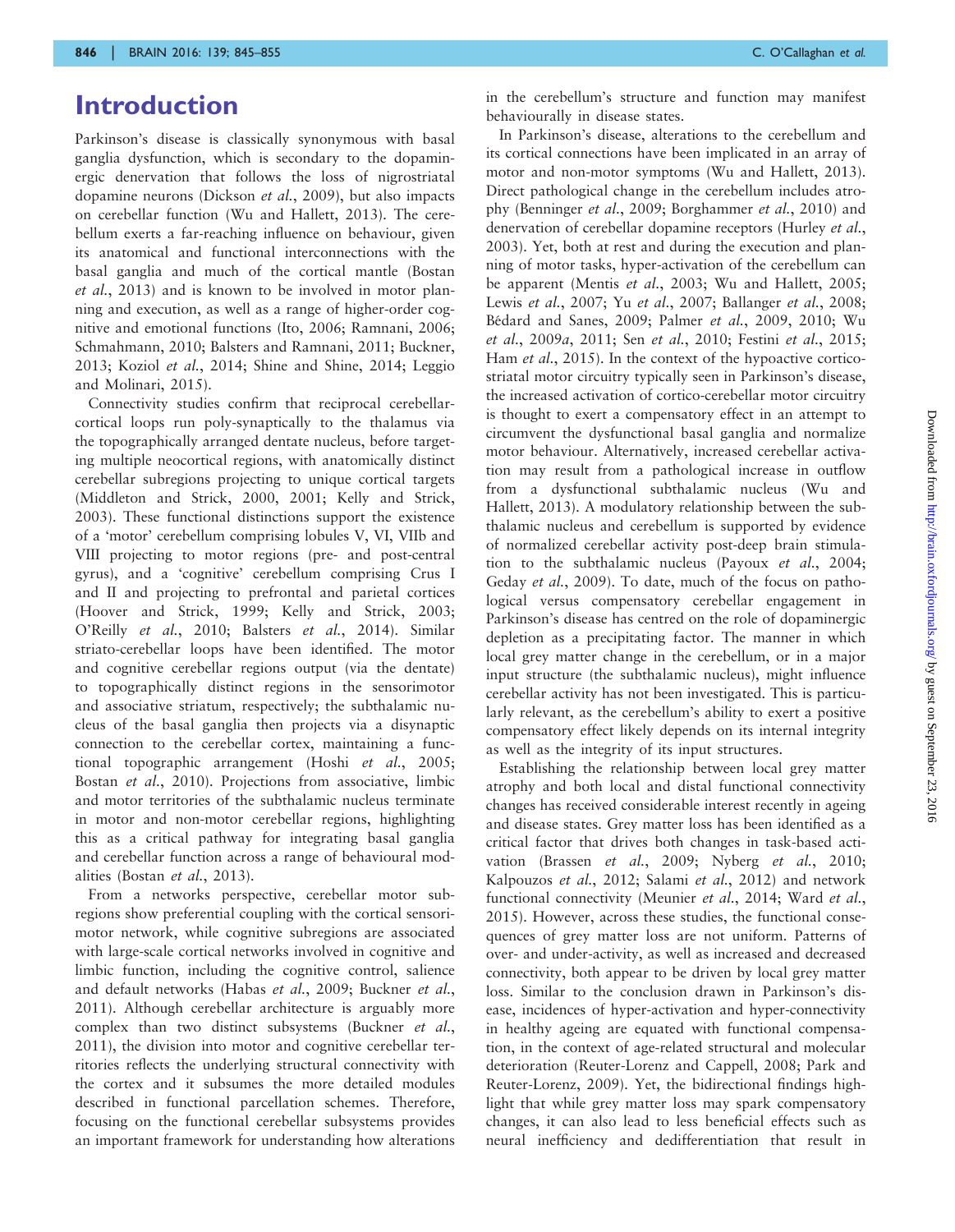decreases in functional activity ([Cabeza](#page-9-0) et al., 2002; [Grady,](#page-9-0) [2012; Maillet and Rajah, 2013;](#page-9-0) [Reuter-Lorenz and Park,](#page-10-0) [2014\)](#page-10-0).

In this study we sought to determine whether local atrophy in the cerebellum was associated with alterations in intrinsic cerebellar resting state connectivity and in connectivity between the cerebellum and large-scale cortical networks. We hypothesized that the extent of grey matter loss would be associated with alterations in intracerebellar and cerebellar-cortical resting state connectivity. Importantly, we expected to see bidirectional relationships, such that atrophy would be associated with both increases and decreases in resting state connectivity, reflecting that local atrophy in the cerebellum is an important driving factor in both compensatory and pathological functional changes. Finally, a post hoc analysis was conducted to determine the relationship between subthalamic nucleus atrophy and cerebellar intraconnectivity, to identify whether atrophic change in a cerebellar input source might influence cerebellar connectivity patterns.

## Materials and methods

### Case selection

A total of 78 patients were recruited from the Parkinson's Disease Research Clinic at the Brain and Mind Research Institute, University of Sydney, Australia. All patients satisfied the United Kingdom Parkinson's Disease Society Brain Bank criteria and were not demented [\(Martinez-Martin](#page-9-0) et al., 2011). Patients were assessed on the Hoehn and Yahr Scale and the motor section of the Unified Parkinson's Disease Rating Scale (MDS-UPDRS part III). The Mini-Mental State Examination (MMSE) and Montreal Cognitive Assessment (MoCA) were administered as measures of general cognition. All clinical and neuropsychological assessments (described below), as well as neuroimaging, were performed with patients in the ON state, having taken their regular dopaminergic medications. Dopaminergic dose equivalence scores were also calculated for each patient. Specifically, 15 patients were on L-DOPA monotherapy; 21 were on L-DOPA plus a dopaminergic agonist; a further 21 were on L-DOPA plus adjuvant therapy (rasagaline, entacapone or a monoamine oxidase inhibitor); 14 were on a combination of L-DOPA, dopaminergic agonist and adjuvant therapy; one patient was on dopaminergic agonist monotherapy, and two were on an agonist plus adjuvant therapy; three were on monoamine oxidase inhibitor monotherapy and one was unmedicated. No patients in the cohort were taking antipsychotic medication or cholinesterase inhibitors. Due to issues with imaging acquisition and motion artefacts, we did not include patients with dyskinesia as identified by a positive response to the dyskinesia items in Part IV of the MDS-UPDRS. A total of 51 healthy controls were recruited from a volunteer panel to participate in the study. Control participants were screened for a history of neurological or psychiatric disorders, as well as the concurrent use of any psychoactive medications. Patients and controls were matched for age and education level. The study was approved by the local Ethics Committees and all participants provided informed consent in accordance with the Declaration of Helsinki. See Table 1 for demographic details and clinical characteristics.

### Behavioural and neuropsychological assessment

Mood was assessed via a self-report questionnaire, the Beck Depression Inventory-II (BDI-II; Beck et al.[, 1996\)](#page-9-0). Basic attention and working memory were assessed via a digit span task, with digits repeated in the original order (forward) and in the reverse order (backwards) [\(Wechsler, 1997\)](#page-10-0). To assess attentional set-shifting, the Trail Making Test [\(Strauss](#page-10-0) et al., 2006) was administered and the time score of Part  $B -$  Part  $A$  was calculated. Results from these measures are also shown in Table 1.

#### Imaging acquisition

Imaging was conducted on a General Electric 3 T MRI. Wholebrain 3D  $T_1$ -weighted sequences were acquired as follows: coronal orientation, matrix  $256 \times 256$ , 200 slices,  $1 \times 1$  $mm<sup>2</sup>$  in-plane resolution, slice thickness 1 mm, echo time/repetition time =  $2.6/5.8$  ms.  $T_2^*$ -weighted echo planar functional images were acquired in interleaved order with repetition time = 3 s, echo time =  $32 \text{ ms}$ , flip angle  $90^{\circ}$ ,  $32$  axial slices covering the whole brain, field of view = 220 mm, interslice gap = 0.4 mm, and raw voxel size =  $3.9$  mm  $\times$  3.9 mm  $\times$  4 mm thick. Each resting state scan lasted 7 min (140 repetition times). During the resting state scan, patients were instructed to lie awake with their eyes closed and to let their minds wander freely.

#### Voxel-based morphometry analysis

The total sample of 78 patients with Parkinson's disease and 51 control subjects underwent the structural neuroimaging

#### Table 1 Demographics and patient clinical characteristics

| <b>Parameter</b>           | Control                  | Parkinson's<br>disease    | <b>P-values</b> |
|----------------------------|--------------------------|---------------------------|-----------------|
| $\mathsf{n}$               | 51                       | 78                        |                 |
| Sex (M: F)                 | 14:37                    | 53:25                     |                 |
| Age                        |                          | $65.9$ (7.7) $66.9$ (8.3) | n.s.            |
| Education                  |                          | $13.5(2.8)$ $13.5(3.0)$   | n.s.            |
| MMSE (max. 30)             | 29.0(1.2)                | $28.3$ $(2.1)$            | < 0.05          |
| MoCA (max. 30)             | -                        | 26.1(2.9)                 |                 |
| Duration (years diagnosed) | $\overline{\phantom{0}}$ | 5.8(4.2)                  | -               |
| DDE (mg/day)               | -                        | 673.7 (444.9)             |                 |
| Hoehn and Yahr stage       |                          | $2.2$ (.6)                |                 |
| <b>UPDRS III</b>           |                          | 32.0(14.9)                |                 |
| <b>BDI-II</b>              |                          | 11.1(8.1)                 |                 |
| TMT $B - A(s)$             |                          | 80.3 (62.6)               |                 |
| Digit span forward         |                          | $10.2$ $(2.1)$            |                 |
| Digit span backward        |                          | 6.4(2.0)                  |                 |

Values are mean (standard deviation).

n.s. = non-significant.

BDI-II = Beck Depression Inventory-II; DDE = dopaminergic dose equivalence;

MMSE = Mini-Mental State Examination; MoCA = Montreal Cognitive Assessment;  $TMT$  B-A = Trail Making Test part B  $-$  part A.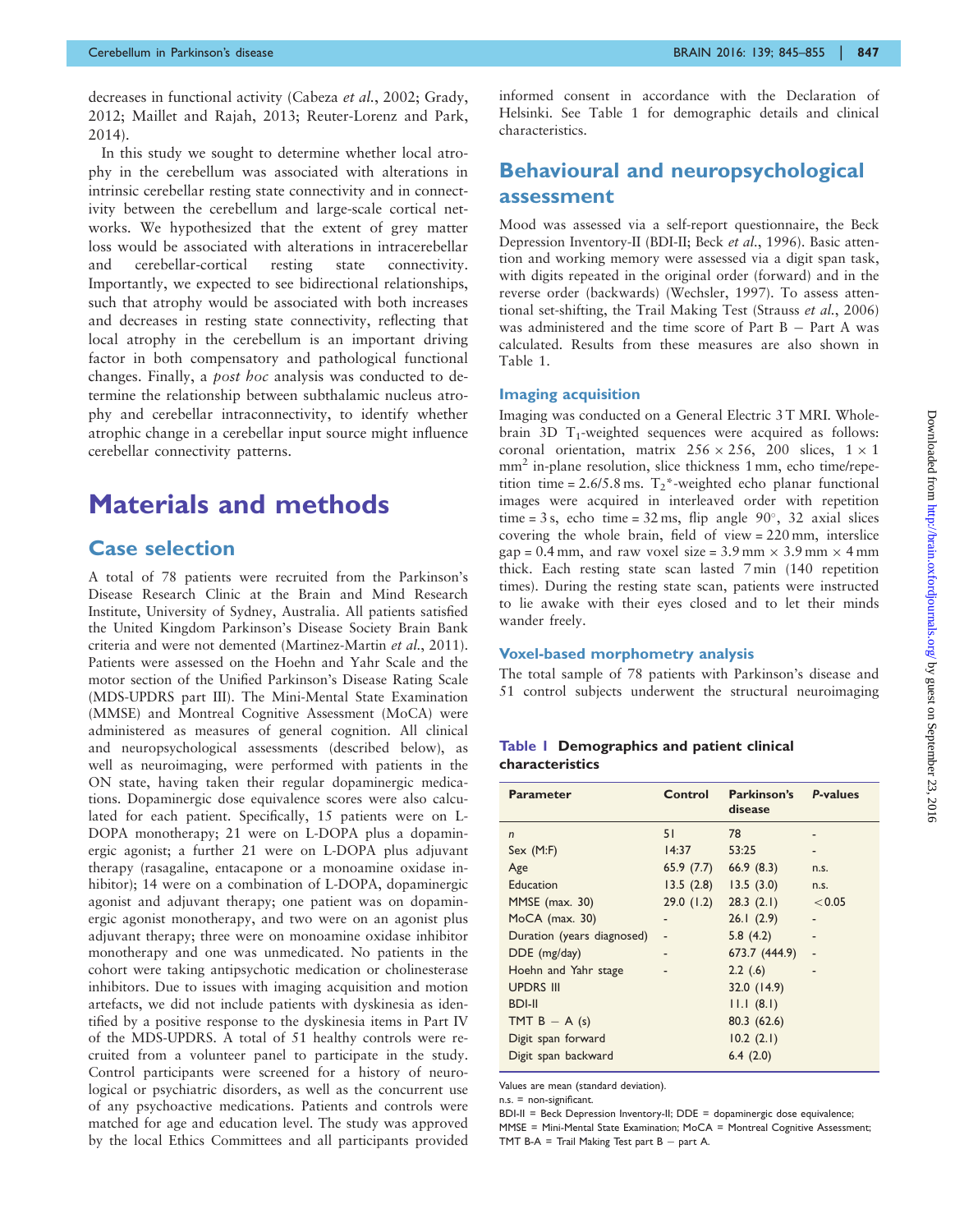protocol. Voxel-based morphometry (VBM) was performed on the 3D  $T_1$ -weighted scans, using the FSL-VBM toolbox in the FMRIB software library package ([http://www.fmrib.ox.ac.uk/](http://www.fmrib.ox.ac.uk/fsl/) [fsl/](http://www.fmrib.ox.ac.uk/fsl/)). Preprocessing of the scans firstly involved extracting the brain from all scans using the BET algorithm in FSL, using a fractional intensity threshold of 0.22 [\(Smith, 2002\)](#page-10-0). Each scan was visually checked after brain extraction to ensure that no brain matter was excluded and no non-brain matter was included (e.g. skull, optic nerve, dura mater). A grey matter template, specific to this study, was then built from canvassing the maximum equal amounts from both groups (i.e. the entire sample of 51 control scans and a randomly selected 51 from the pool of patient scans). Including an equal amount of scans from the two groups ensures equal representation and thus avoids potential bias toward one group's topography during registration. Template scans were then registered to the Montreal Neurological Institute Standard space (MNI 152) using non-linear b-spline representation of the registration warp field, resulting in study-specific grey matter template at  $26262$  mm<sup>3</sup> resolution in standard space. Simultaneously, the brain-extracted scans were also processed with the FMRIB's Automatic Segmentation Tool (FAST v4.0) [\(Zhang](#page-10-0) et al., [2001\)](#page-10-0) to achieve tissue segmentation into CSF, grey matter and white matter. Specifically this was achieved via a hidden Markov random field model and an associated Expectation-Maximization algorithm. The FAST algorithm also corrected for spatial intensity variations such as bias field or radio-frequency inhomogeneities in the scans, resulting in partial volume maps of the scans. In the next step, grey matter partial volume maps were non-linearly registered to the study-specific template via non-linear b-spline representation of the registration warp. These maps were then modulated by dividing by the Jacobian of the warp field, to correct for any contraction/ enlargement caused by the non-linear component of the transformation ([Andersson](#page-8-0) et al., 2007). After normalization and modulation, smoothing the grey matter maps occurred using an isotropic Gaussian kernel (standard deviation = 3 mm; fullwidth half-maximum = 8 mm).

To compare cerebellar grey matter intensity between patients and controls, a region of interest mask encompassing the entire cerebellum was created. The cerebellum was defined using a validated probabilistic atlas of the human cerebellum [\(Diedrichsen](#page-9-0) et al., 2009) available in the SUIT toolbox for FSL. Statistical analysis was performed with a voxel-wise general linear model (GLM). Significant clusters were formed by employing threshold-free cluster enhancement (TFCE), a cluster-based thresholding method that does not require the setting of an arbitrary statistical threshold. Instead, it takes a raw statistics image and produces an output image in which the voxel-wise values represent the amount of cluster-like local spatial support. The TFCE image is then converted into voxel-wise P-values via 5000 permutations [\(Nichols and](#page-10-0) [Holmes, 2002](#page-10-0)). The group comparison included age and MMSE scores as covariates, to control for possible effects of global cognition and age across the range of patients and controls. The patient-control group comparison was tested for significance at  $P < 0.01$ , corrected for multiple comparisons via family-wise error (FWE) correction across space.

In a final step, to extract regional grey matter intensity measurements that would be contrasted with resting state patterns, motor and cognitive cerebellum regions of interest were created using cerebellar subregions from the probabilistic atlas

referenced above (CBMm and CBMc, respectively). The CBMm was defined as bilateral lobules V, VI, VIIb, VIIIa and VIIIb and the CBMc was defined as the bilateral Crus I and Crus II ([Balsters](#page-8-0) *et al.*, 2014). The mean grey matter intensity value of non-zero voxels within the regions of interest was then extracted for each subject and then averaged to create a value that represented the extent of cerebellar atrophy for each individual in the study. A similar analysis was also performed to extract grey matter intensity values from the subthalamic nucleus; this region was defined using a published atlas of the subthalamic nucleus based on a middle agedelderly dataset ([Keuken](#page-9-0) et al., 2013).

#### Resting state functional connectivity analysis

A subsample of individuals from the study (42 patients and 29 controls) underwent resting state functional connectivity analysis. Preprocessing and analyses of resting state data were conducted using SPM12 [\(http://www.fil.ion.ucl.ac.uk/](http://www.fil.ion.ucl.ac.uk/spm/software/) [spm/software/\)](http://www.fil.ion.ucl.ac.uk/spm/software/). Images were preprocessed according to a standard pipeline, as described previously (Shine [et al.](#page-10-0), [2013\)](#page-10-0). Scans were first slice-time corrected to the median slice in each repetition time, then realigned to create a mean realigned image, with measures of  $6^{\circ}$  of rigid head movements calculated for later use in the correction of minor head movements. For quality assurance, each trial was analysed using ArtRepair [\(Mazaika](#page-9-0) et al., 2009) and trials with a large amount of global drift or scan-to-scan head movements > 1 mm were corrected using interpolation. None of the subjects included in this study demonstrated scan-to-scan head movements  $> 3 \text{ mm}$  (less than one voxels' breadth). Images were normalized to the Echo Planar Image template, resampled to 3 mm isotropic voxels and then subsequently smoothed using a 4 mm full-width at half-maximum isotropic Gaussian kernel.

Regions of interest reflecting key nodes within putative resting state networks were identified using peaks of activation  $(Z > 3.0)$  from group-level spatial independent component analysis using GIFT software in SPM8 ([Calhoun](#page-9-0) et al., [2001\)](#page-9-0). Twenty independent components were initially extracted from the data using the Infomax algorithm; however, as we were principally interested in exploring the consequences of Parkinson's disease on commonly reported large-scale networks, our study specifically targeted five large-scale networks of interest (Laird et al.[, 2011\)](#page-9-0): the default network, frontoparietal network, the ventral attention network, the dorsal attention network and the sensorimotor network. To identify network nodes, we spatially sorted components from a group-level independent components analysis using a series of seeds known to comprise important regions within each network. Specifically, we used a posterior cingulate cortex seed (a sphere of 8 mm radius centred on  $0 - 52$  35) to extract the default network; a right-lateralized dorsolateral prefrontal cortex masks (45 11 34) to extract a bilateral frontoparietal network; a superior parietal mask  $(28 - 42, 60)$  to extract the dorsal attention network; a right anterior insula mask (32  $20 - 2$ ) to extract the ventral attention network; a midline precentral gyrus mask  $(0 - 31 67)$  to extract the sensorimotor network. In the case of multiple correlates components, the independent component (IC) with the best correlation to the seed region was selected. Each of these large-scale network components was then subjected to a random effects analysis across the entire cohort, after which a stringent statistical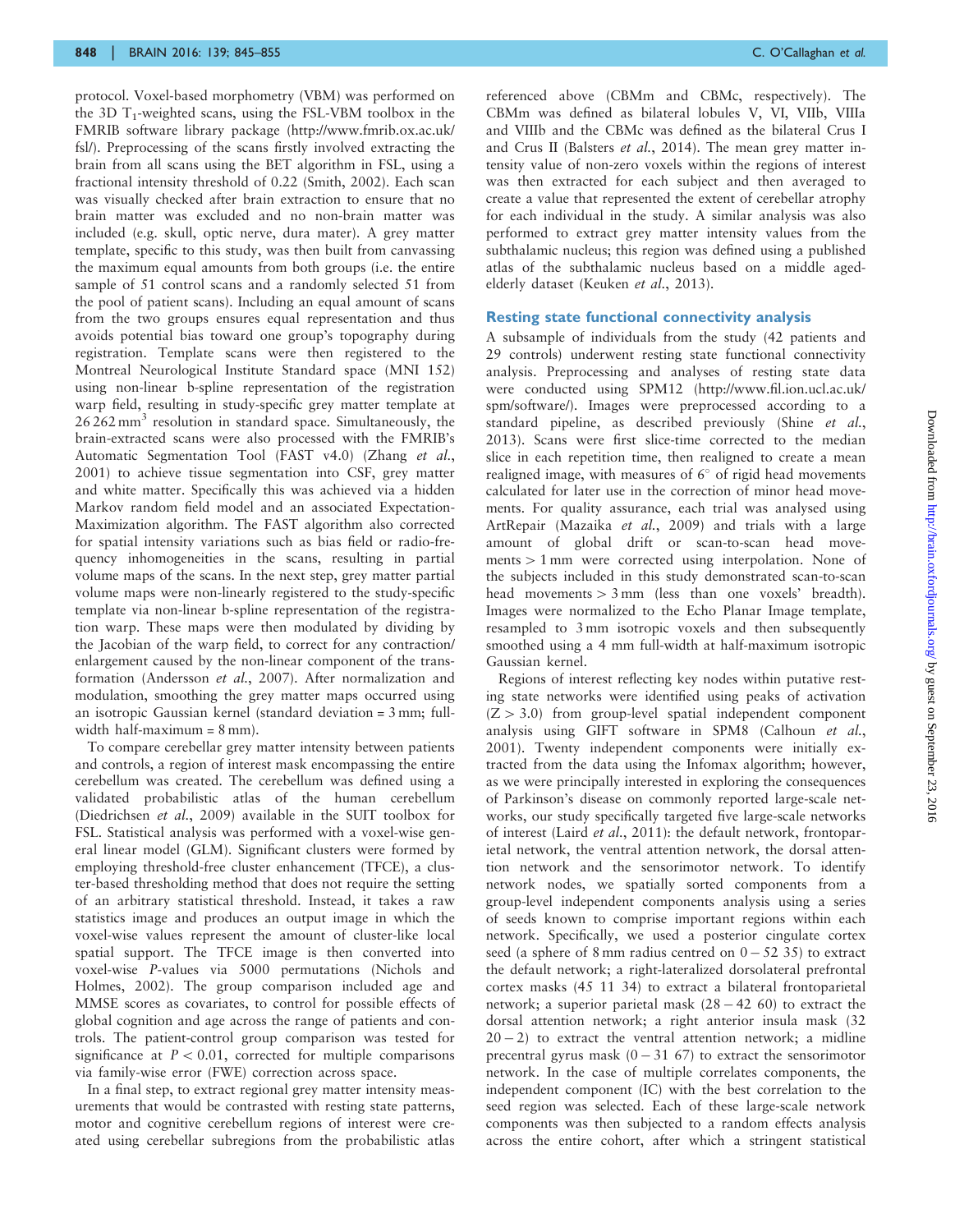threshold of  $P < 0.001$  [false discovery rate (FDR):  $P < 0.05$ , cluster size  $> 50$ ] was applied to strictly define the spatial topography of each network component. Regions of interest were subsequently defined, five per network, such that they recapitulated key regions within each network component as previously reported in the literature (Laird et al.[, 2011](#page-9-0)). Spherical regions of interest of radius 4 mm were centred on each of these coordinates (see [Supplementary Table 1](http://brain.oxfordjournals.org/lookup/suppl/doi:10.1093/brain/awv399/-/DC1) for MNI coordinates).

Smoothed images were imported into the Functional Connectivity toolbox (<www.nitrc.org/projects/conn>) in SPM12. A temporal band pass filter was applied retaining frequencies between 0.009–0.08 Hz. Spurious variance was reduced by regression of nuisance waveforms derived from six variable head motion parameters (and their first temporal derivative), mean whole brain signal, and the signal extracted from 4 mm radius masks placed in the white matter  $(27 - 21)$ 28) and CSF (-21 -36 20). The blood oxygen level-dependent time course was extracted from each of the nuisance-corrected source regions of interest and then Pearson's correlation coefficients were calculated for each pair-wise connection across the network regions of interest. These values were then normalized using a Fisher's r-to-Z transformation and then compared between controls and patients with Parkinson's disease using the Bonferroni-Holm correction for multiple comparisons ([Holm, 1979](#page-9-0)).

#### Relationship between cerebellar grey matter intensity and resting state functional connectivity

To establish the relationship between cerebellar grey matter volume and patterns of within-network resting state connectivity, we correlated the average cerebellar atrophy score against the average resting state connectivity separately between each cerebellar module (CBMm and CBMc) and each of the five resting state cortical networks defined above, for both the patients and controls. Using the correlation between cerebellar module atrophy and cerebello-cortical connectivity in controls as a baseline, we then determined whether the patterns were significantly different in patients by creating a difference score between the Z-score for patients by directly comparing their scores to the control sample. In doing so, negative differences between patients and controls implied a relative loss of functional cerebello-cortical connectivity as a function of cerebellar atrophy, whereas positive differences implied a relative increase in connectivity as a function of cerebellar atrophy, possibly reflecting a compensatory mechanism.

#### The relationship between subthalamic nucleus integrity and intracerebellar functional connectivity

To determine whether the amount of grey matter within the subthalamic nucleus was associated with the alterations in intracerebellar functional connectivity observed in the patient cohort, we ran a separate analysis in which we correlated the mean grey matter intensity of the subthalamic nucleus (averaged across hemispheres) with the resting state functional connectivity observed between the two cerebellar modules for both controls and patients. The correlation coefficients of each cohort were then compared using the Dunn-Clark statistic [\(Dunn and Clark, 1969](#page-9-0)).

#### Relationship between motor severity, connectivity and atrophy

To determine whether a relationship existed between motor severity, atrophy and impaired connectivity between the cerebellar modules and the cortical networks, we correlated a composite connectivity/atrophy score [created by multiplying the functional connectivity for each cerebellar module to each cortical network by the inverse value of the percentage of atrophy in the cerebellum (such that increased amounts of atrophy penalized impaired connectivity and vice versa)] with the severity of motor symptoms of Parkinson's disease (UPDRS III) using a Pearson's correlation. We reasoned that an inverse relationship between these two variables would suggest that worse atrophy and connectivity between cerebellum and cortex would be responsible for the manifestation of more impaired motor symptomatology.

## **Results**

### Voxel-based morphometry analysis

#### Comparison of cerebellar atrophy in patients versus controls

Atrophy in cerebellar subregions was apparent in the Parkinson's disease patients relative to controls. Specifically, one large, contiguous cluster was identified (voxel size: 57 720; peak MNI co-ordinates:  $x = -24$ ,  $y = -64$ ,  $z = -63$ ). The cluster included cerebellar subregions bilateral lobules I–IV, VI, VII (Crus I), VII (Crus II), VIIb, VIIIa, VIIIb, right-sided lobule V, and the vermis. See [Fig. 1](#page-5-0) for illustration of the overlap with this atrophy cluster and the motor and cognitive cerebellar territories. Comparisons between overall mean grey matter intensity for patients relative to controls revealed an overall volume loss of 5% in the CBMc and 4% in the CBMm.

#### Resting state functional connectivity analysis

Within the cerebellum, patients with Parkinson's disease displayed increased connectivity between the two subsystems (intermodular correlation mean  $r = 0.71 \pm 0.02$ ) when compared to controls (mean  $r = 0.59 \pm 0.03$ ;  $t = 2.3$ ;  $P = 0.025$ ). This contrasted with a relative preservation of broader cortical network connectivity when comparing patients with controls and correcting for multiple comparisons. These analyses revealed only an increase in negative connectivity between the dorsal attention network and default network in patients versus controls  $(t = 3.02,$  $P = 0.004$ ). Assessing the patterns of resting state corticocerebellar connectivity revealed a significant loss of connectivity between the CBMc and the sensorimotor network in patients (controls: average  $r = 0.61$ ; patients: average  $r = 0.00$ ;  $t = 3.21$ ,  $P = 0.003$ ). There were no significant differences between controls and patients with respect to head motion ( $P > 0.500$ ).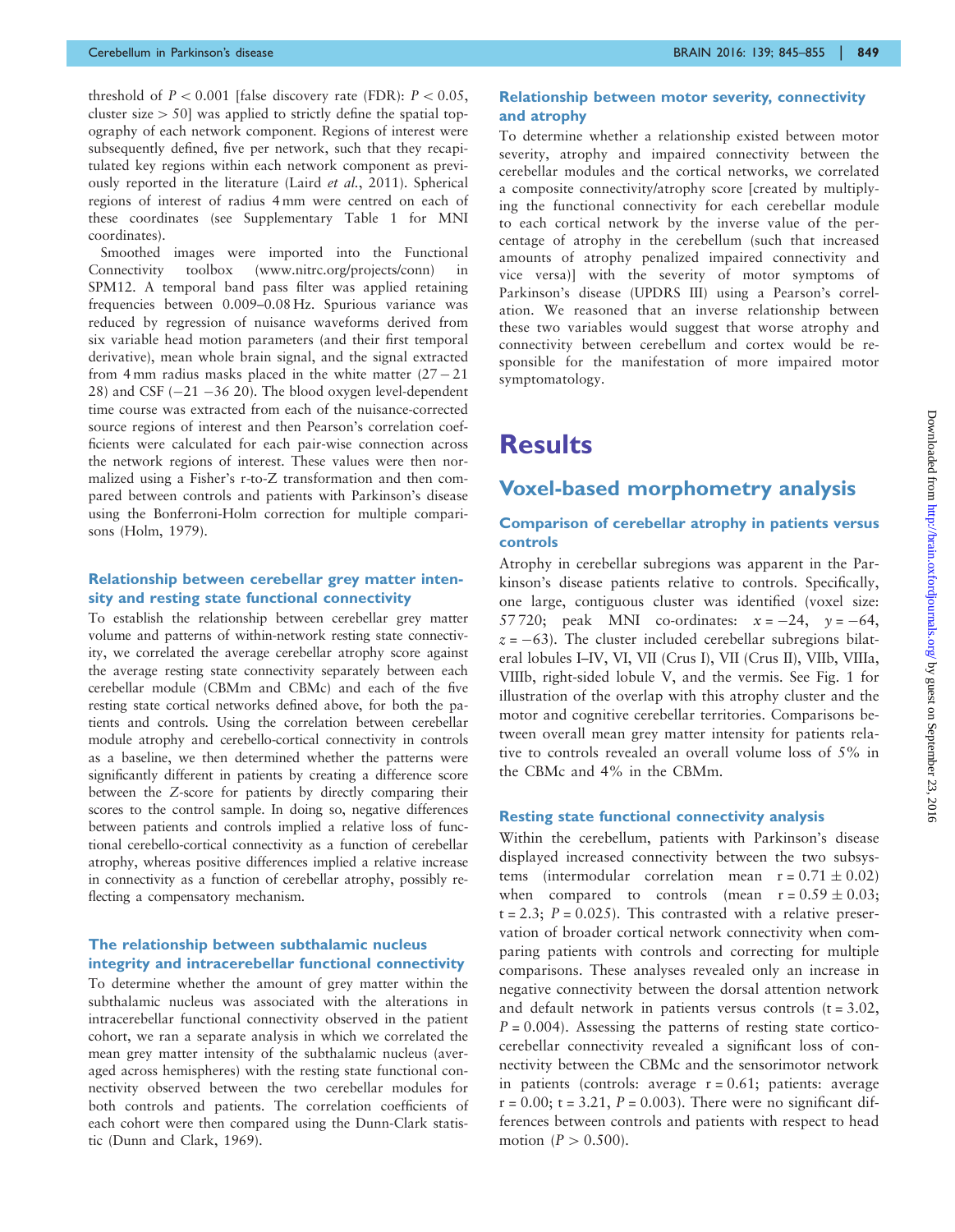<span id="page-5-0"></span>

Figure 1 Voxel-based morphometry showing grey matter loss in the motor and cognitive cerebellar territories for Parkinson's disease patients in comparison to controls. Areas of significant grey matter loss (red) in the motor and cognitive cerebellar territories, for patients with Parkinson's disease versus control subjects. Results reported at  $P < 0.01$ , corrected for multiple comparisons (FWE).

#### Structure–function relationships

There was no significant relationship for either controls (mean  $r = -0.143 \pm 0.02$ ) or patients (mean  $r = -0.065 \pm 0.02$ ) 0.05) when comparing cerebellar atrophy with the increases in intracerebellar connectivity. However, the extent of atrophy within the cerebellum was differentially correlated with specific impairments in resting state connectivity between the cerebellar modules and the resting state networks in patients, when compared with controls. Specifically, after Bonferroni-Holm correction, the extent of cerebellar atrophy was associated with a relative loss of connectivity between the CBMm and the default network  $(Z = -5.4, P < 0.001)$ , the sensorimotor network  $(Z = -4.4, P < 0.001)$ , and the dorsal attention network  $(Z = -15.4, P < 0.001)$ . In contrast, cerebellar atrophy was associated with an increase in connectivity between the CBMm and the frontoparietal network ( $Z = 7.5$ ,  $P < 0.001$ ) relative to controls, suggesting a potential compensatory role. In regards to the CBMc network, cerebellar atrophy was related to a significant loss of connectivity between the CBMc and the sensorimotor network  $(Z = -11.5, P < 0.001)$  (Fig. 2).

As a post hoc investigation to determine the influence of atrophy in a cerebellar input nucleus, for the subthalamic nucleus in controls we observed a negative correlation  $(r = -0.310, P < 0.05)$  between the extent of subthalamic nucleus grey matter intensity and inter-modular cerebellar connectivity [\(Supplementary Fig. 1](http://brain.oxfordjournals.org/lookup/suppl/doi:10.1093/brain/awv399/-/DC1)). This relationship was not apparent in the patient group  $(r = 0.091, P > 0.200)$ . The difference between these two correlation coefficients was also significant ( $Z = 1.8$ ,  $P < 0.05$ ), suggesting that the patients had lost a modulatory relationship between subthalamic nucleus integrity and cerebellar function that is present in healthy control subjects.

To explore the potential effect of dopamine medication, we ran an additional correlational analysis to determine whether patients' dopamine dose equivalence (DDE)



Figure 2 Cerebellar to cortical networks structurefunctional relationships. Relationships between cerebellar atrophy and resting state connectivity between the cerebellar modules and large-scale cortical networks, where dashed lines denote a loss of connectivity and solid lines an increase in connectivity. FPN = frontoparietal network;  $DN =$  default network;  $SM =$  sensorimotor network; DAN = dorsal attention network.

scores correlated with the relationships between cerebellar atrophy and functional connectivity between the cerebellum and cortical networks. Only two structure-function relationships were significantly correlated with DDE: the extent to which cerebellar atrophy modulated both reduced connectivity between the CBMc and ventral attention network  $(r = -0.310, P = 0.046)$  and between the CBMm and ventral attention network ( $r = -0.392$ ,  $P = 0.010$ ), although these results did not survive correction for multiple comparisons.

### Relationship between motor severity, connectivity and cerebellar atrophy

We observed an inverse correlation between the UPDRS III subscore and the extent of cerebellar atrophy and impaired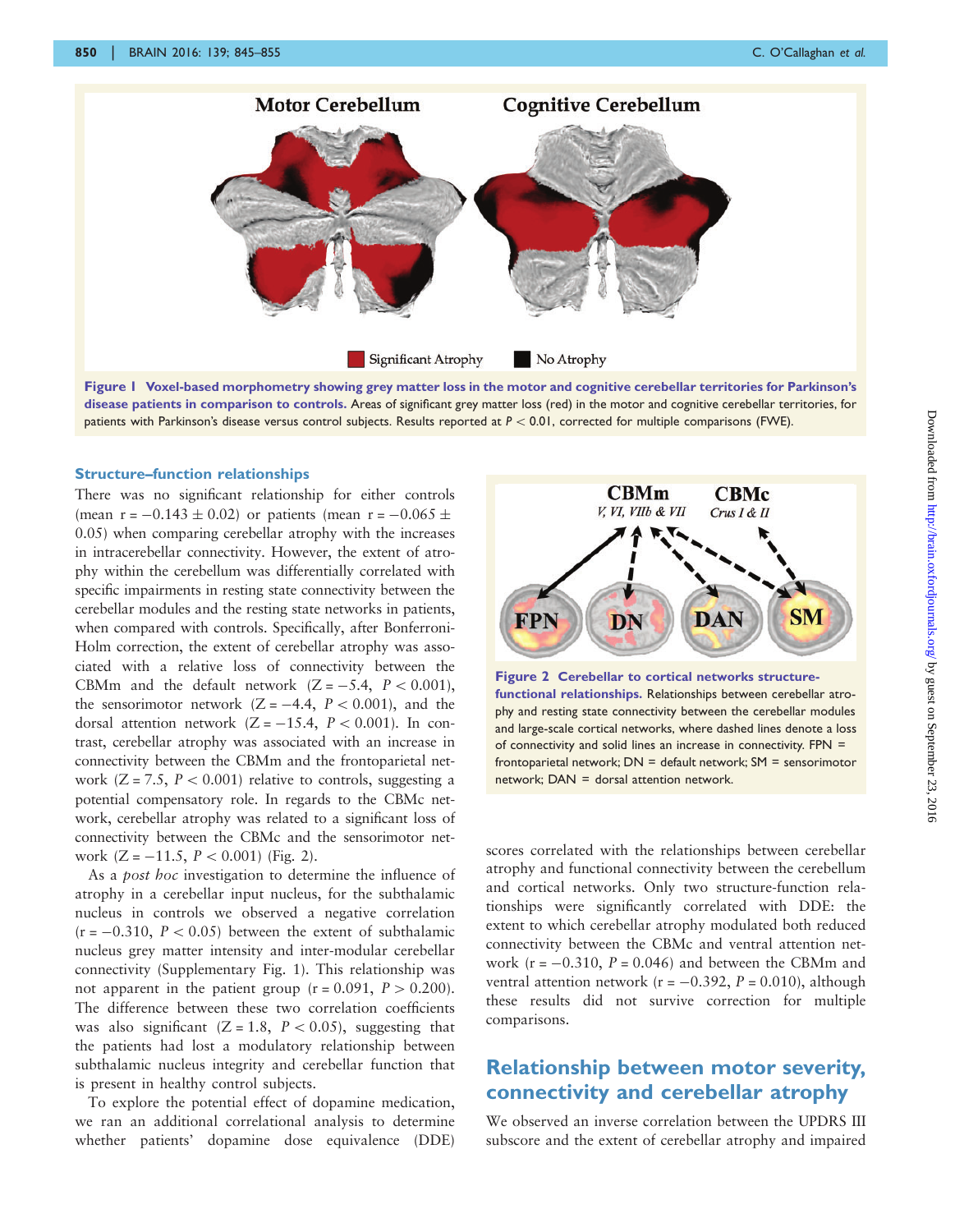<span id="page-6-0"></span>

Figure 3 Relationship between motor severity, connectivity and atrophy. Relationships between cerebellar atrophy, resting state connectivity between the cerebellar modules and large-scale cortical networks and motor severity. We observed a negative correlation between the extent of atrophy and impaired connectivity between the motor and cognitive cerebellum and the sensorimotor network and the extent of motor severity, as measured by section III of the UPDRS. CBMm-SM: black circles and full lines; CBMc-SM: white circles and dashed lines.

connectivity between the CBMm and sensorimotor network  $(r = -0.371, P = 0.008)$  as well as between the CBMc and sensorimotor network  $(r = -0.441, P = 0.002; Fig. 3)$ . No other relationships between cerebellar atrophy and connectivity were significantly correlated with UPDRS III scores, suggesting a selective relationship between motor severity and impaired communication between the cerebellum and the sensorimotor network.c

## **Discussion**

The findings described here reveal a combination of structural and functional cerebellar abnormalities in Parkinson's disease. Although we demonstrate atrophic change across the cerebellum, the changes were accompanied by increased connectivity between the two functional subsystems. Our findings suggest that the integrity of the subthalamic nucleus may be contributing to alterations in cerebellar intrinsic connectivity, along with the changes in dopaminergic function previously described ([Wu and](#page-10-0) [Hallett, 2013](#page-10-0)). Furthermore, we show that connectivity between the cerebellar subsystems and large-scale cortical networks undergoes bidirectional changes, as may be expected due to changes in cortical network activity with basal ganglia dysfunction. However, we also show that abnormalities in these cortical networks correlated with the extent of local cerebellar atrophy, suggesting a greater role for intrinsic structural changes in the cerebellum in Parkinson's disease.

Our data on resting state cerebellar activity in Parkinson's disease are consistent with numerous studies showing its hyper-activation and associated functional gains to achieve performances at the level of controls [\(Yu](#page-10-0) et al.[, 2007](#page-10-0); [Palmer](#page-10-0) et al., 2009; Wu et al.[, 2015](#page-10-0)), with previous studies also suggesting the possibility that cerebellar overactivity is pathological rather than compensatory (Turner et al.[, 2003](#page-10-0); [Grafton](#page-9-0) et al., 2006; Wu [et al.](#page-10-0), [2011](#page-10-0); [Wu and Hallett, 2013\)](#page-10-0). The novelty of our study was to explore the effects of cerebellar grey matter loss on functional connectivity patterns within the cerebellum and between cerebellar–cortical networks. Importantly, the extent of increased intracerebellar connectivity in our patient sample was not associated with the extent of cerebellar atrophy. The resilience of intracerebellar connectivity suggests that local synaptic circuits remain intact despite cerebellar atrophy and that more likely there is a loss of external synaptic input to the cerebellum. This is consistent with our results showing a loss of the relationship between subthalamic nucleus integrity and intra-cerebellar connectivity in patients with Parkinson's disease. Interpreting morphological changes in the Parkinson's disease subthalamic nucleus are not straightforward, as both grey matter increases [\(Camlidag](#page-9-0) et al., 2014) and decreases ([Colpan](#page-9-0) [and Slavin, 2010\)](#page-9-0) have been documented. Our results highlight that disease-related alterations to subthalamic nucleus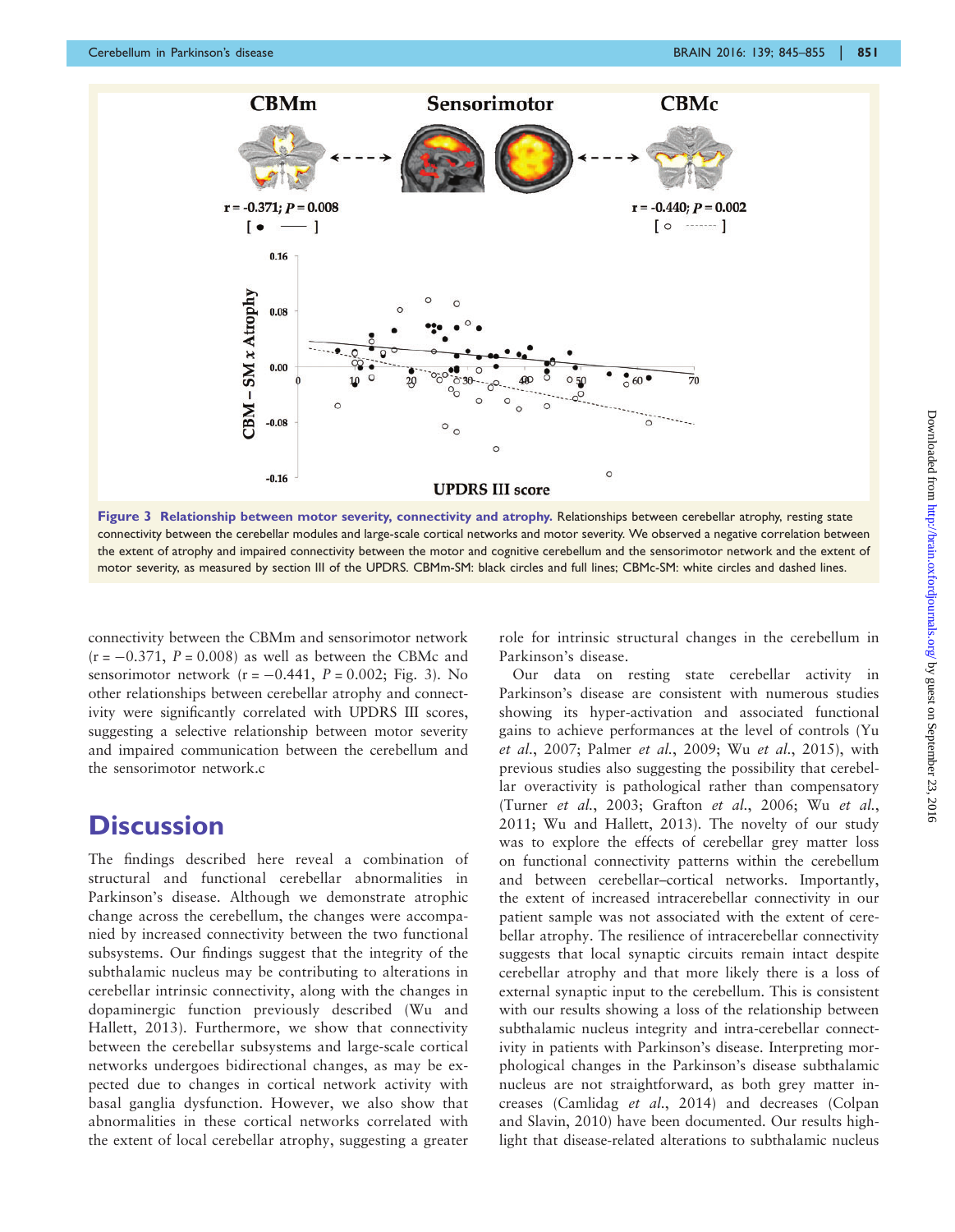integrity may result in a loss of modulatory input over cerebellar activity, suggesting that increased resting state connectivity within the Parkinson's disease cerebellum could be at least partly due to an additional pathological input disturbance, apart from potential dopaminergic denervation ([Wu and Hallett, 2013](#page-10-0)). This is in keeping with previous suggestions that increased intracerebellar connectivity may reflect pathological, as opposed to compensatory, activity.

In contrast to the lack of relationship between local cerebellar atrophy and cerebellar intrinsic connectivity, our results show that cerebellar atrophy may be an important determinant of alterations in the connectivity between the cerebellum and large-scale cortical networks. Local cerebellar atrophy in the patients was associated with a loss of connectivity between the cognitive cerebellum and sensorimotor network, and between the cerebellar motor subsystem with the default, sensorimotor and dorsal attention networks. In addition, atrophy in the cerebellum was uniquely associated with increased connectivity between the motor cerebellum and frontoparietal network, and importantly related to motor symptoms ([Fig. 3\)](#page-6-0). This result underscores a more causative role for impaired cerebellocortical connectivity in the pathophysiology of Parkinson disease motor symptoms ([Wu and Hallett, 2013](#page-10-0)). As our sample was evaluated for motor symptoms in the ON state, it will be important for future studies to replicate this finding using OFF state measures, which can potentially provide a more accurate description of motor severity. In addition, our sample did not contain patients with dyskinesia. Levodopa-induced dyskinesia in Parkinson's disease has been related to reduced modulation of cortical motor areas by the cerebellum ([Kishore and Popa, 2014](#page-9-0)), a prediction to be answered in future work would be whether dyskinetic patients show an even greater degree of cerebellar-sensorimotor connectivity reductions.

The influence of cerebellar atrophy was most prominent with respect to connectivity between the motor subsystem and large-scale cortical networks. This prominence suggests that the motor cerebellum may be particularly involved in adaptive changes that occur in Parkinson's disease in response to local atrophic change. These findings dovetail with studies in healthy ageing and other disease states showing that local cerebellar atrophy can drive both decreases and increases in functional connectivity patterns [\(Kalpouzos](#page-9-0) et al., 2012; [Maillet and Rajah, 2013\)](#page-9-0). Whether increased connectivity between the motor cerebellum and the frontoparietal network is associated with compensatory behavioural gains remains an open question; however, it would be in keeping with a heavier reliance on attentional resources to guide motor behaviour in an effort to circumvent dysfunctional motor circuits and normalize movement. Indeed, further proof is needed to better clarify whether examples of increased cortico-cerebellar activity in Parkinson's disease do represent a compensatory neural response to other primary pathological changes. Continued comparisons between cortico-cerebellar changes

and motor or non-motor symptoms will also reveal the extent to which increases in connectivity are associated with preservation of function.

Our results also show that atrophy of the Parkinson's disease cerebellum is associated with fundamentally distinct changes in other cerebello-cortical functional connectivity. Cerebellar atrophy in Parkinson's disease has previously been associated with cognitive deficits and markers of disease severity [\(Pereira](#page-10-0) et al., 2009; [Nishio](#page-10-0) et al., 2010; [Chou](#page-9-0) et al.[, 2015\)](#page-9-0). Our findings suggest that cerebellar atrophy may also contribute to changes in cognition and behaviour in Parkinson's disease due to a pathological loss of connectivity with large-scale cortical networks. However, it is unlikely that the cerebellar atrophy modulates all changes in cortical network activity in Parkinson's disease. Changes in basal ganglia connectivity are significant, and the correlations between cerebellar motor or cognitive territories and cortical networks occur in networks with no direct anatomical connections (including the motor cerebellum with frontoparietal, dorsal attention and default networks; and the cognitive cerebellum with the sensorimotor network). This suggests that some of the correlations are driven by effects at the cortical level, whereby long-term compensatory rewiring in a chronic condition like Parkinson's disease results in networks that are no longer effectively segregated from each other ([Stam, 2014](#page-10-0)). Importantly, we show that dopamine medication levels were not a significant predictor of the structure-function changes identified in our analysis. Dopamine medication correlated only with the relationship between cerebellar atrophy and loss of connectivity between both cerebellar modules and the ventral attention network, although this did not survive strict correction for multiple comparisons. The cerebellum is reciprocally connected with the ventral tegmental area ([Perciavalle](#page-10-0) et al.[, 1989](#page-10-0); Ikai et al.[, 1992](#page-9-0)), as part of the mesolimbic dopaminergic system supplying limbic brain regions [\(Mittleman](#page-10-0) *et al.*, 2008; Rogers *et al.*[, 2011, 2013](#page-10-0)). An interaction with dopamine medication levels might be expected for cerebellar-ventral attention network connectivity, as this network encompasses ventral-medial limbic regions, including anterior cingulate and anterior insula. A speculative interpretation of our finding is that increased dopamine medication, in the context of cerebellar atrophy, may impair this aspect of cerebello-cortical connectivity due to dopaminergic overdose of this system.

Reduced cerebellar modulation of cortical function is hypothesized to have generalized effects upon the ability to smoothly coordinate and sequence both movement and cognition [\(Schmahmann, 1991](#page-10-0); [Andreasen](#page-8-0) et al., 1999; [Andreasen and Pierson, 2008\)](#page-8-0). The cerebellum is also a crucial source of the brain's predictive capacity, as welllearnt behavioural patterns stored in the cerebellum can be engaged to anticipate the consequences of current be-havioural options [\(Ito, 2008;](#page-9-0) Koziol et al.[, 2014; Leggio](#page-9-0) [and Molinari, 2015\)](#page-9-0). Thus, increased cerebellar atrophy and the concomitant loss of cerebellar-cortico connectivity is likely to be a key contributor in a wide range of motor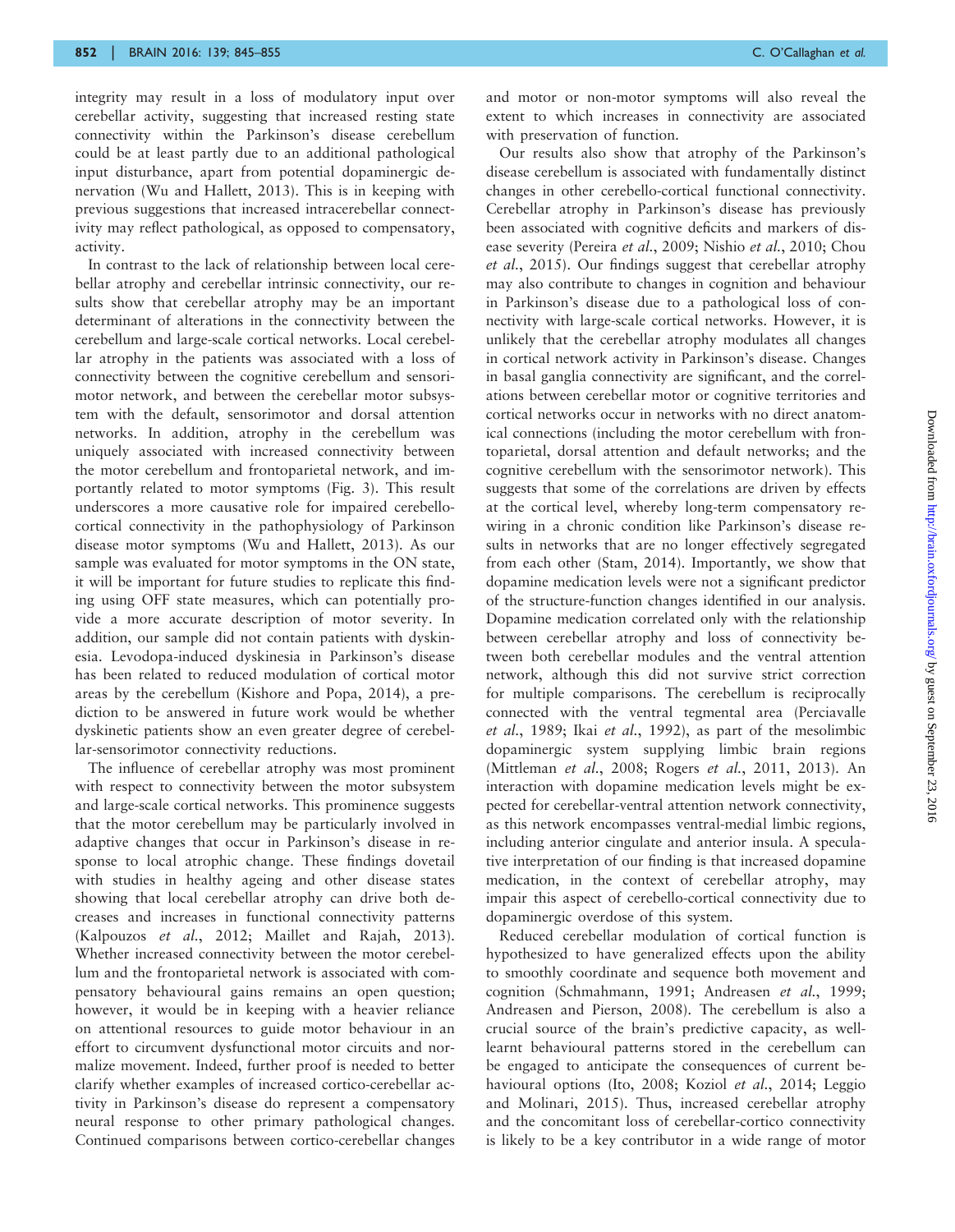<span id="page-8-0"></span>Cerebellum in Parkinson's disease BRAIN 2016: 139; 845–855 | 853

and non-motor deficits that can emerge with the progression of Parkinson's disease. The precise mechanism by which atrophy would affect the cerebellum's widespread modulatory role remains speculative (Koziol et al.[, 2014](#page-9-0)). However, output signals from the deep cerebellar nuclei are governed by a delicate balance of excitatory and inhibitory tone arising from the granule and Purkinje cell layers of the cerebellar cortex ([Ramnani, 2006](#page-10-0)). Atrophic changes in the cerebellar cortex are likely to interfere with the precision of cerebellar output signals, impairing its modulation of the cerebral cortex (Andreasen and Pierson, 2008), as we have shown in the selective reductions in cerebello-cortical functional connectivity.

Our results confirm that increased intracerebellar connectivity can persist in the ON state. This contrasts with previous reports of OFF medication increases in cerebellar regional connectivity that are normalized in the ON state (Wu et al.[, 2009](#page-10-0)a, [b](#page-10-0)) or even over-corrected [\(Festini](#page-9-0) et al., [2015\)](#page-9-0). Interpretations of these previous findings were that restoration of basal ganglia dopamine levels meant that compensatory drive from the cerebellum was no longer necessary. However, we have demonstrated that integrity of the subthalamic nucleus is also likely to play a modulatory role on intrinsic cerebellar connectivity. Compared to those previous studies, our patient cohort had a longer disease duration and increased disease severity, which would be consistent with more extensive subthalamic nucleus abnormalities in our patients. Taken together, these findings emphasize that a combination of global dopamine levels and a loss of cerebellar input contribute to cerebellar connectivity patterns. It is possible that, with disease progression, long term hyper-excitation of the cerebellum from the subthalamic nucleus causes synaptic reconfiguration that effectively 'locks' the cerebellum in a hyper-active state, such that normalizing basal ganglia dopamine with medication no longer ameliorates the overactive cerebellum ([Kishore](#page-9-0) et al., 2014). Indeed, many of the cortico-striatal resting state abnormalities in Parkinson's disease that are present in the OFF state can be normalized in the ON state (Wu et al.[, 2009](#page-10-0)a, [b](#page-10-0)). Nevertheless, with medication, resting state hypo-connectivity in the OFF state is sometimes only improved to a level that is still below controls ([Bell](#page-9-0) et al.[, 2015](#page-9-0)) or in the case of hyper-activations, these can be overcorrected with medication (i.e. decreased relative to controls) (Kwak et al.[, 2010](#page-9-0)). The variable impact of dopamine medication on resting state activity doubtless reflects differences in the regional baseline levels of endogenous dopamine, however an important determinant of levels of endogenous dopamine, particularly with disease progression, are also structural factors including synaptic availability and white matter connectivity. Following on from this, there is increasing evidence that structural changes to the grey and white matter in Parkinson's disease are markers for motor and non-motor symptoms ([Duncan](#page-9-0) *et al.*, 2013; [O'Callaghan](#page-10-0) et al., 2013a, [b](#page-10-0), [2014; Rosenberg-Katz](#page-10-0) et al., [2013\)](#page-10-0). In this way, the capacity for cerebellar-cortico functional compensation, as well as pathological changes in

cerebellar-cortico connectivity, are likely to be mediated by both fluctuations in dopamine levels and also by underlying structural changes in the cerebellum and its input structures. Future studies incorporating both measures of structural integrity and ON/OFF states will be needed to disentangle their relative effects on cerebellar functional versus pathologic change across the disease course.

Our findings reveal the prominent functional and atrophic changes within the Parkinson's disease cerebellum. Furthermore, we show that changes within the cerebellum have ramifications for the integrity of large-scale cortical networks, highlighting the fact that cerebellar abnormalities in Parkinson's disease are likely to have far-reaching effects particularly on movement, but also on cognition. With the growing recognition that the cerebellum is imperative to successful adaptive behaviour, across all domains, continued understanding of its role in Parkinson's disease remains an important goal in unravelling the complex, multisystem nature of this disorder.

## Funding

C.O. is supported by a National Health and Medical Research Council Neil Hamilton Fairley Fellowship. M.H. is supported by the Australian Research Council (DP110104202), and by Alzheimer's Research UK and the Newton Trust. S.J.G.L. is supported by a National Health and Medical Research Council Practitioner Fellowship (1003007). G.M.H. is supported by a National Health and Medical Research Council Senior Principal Research Fellowship (1079679). J.M.S. is supported by a National Health and Medical Research Council CJ Martin Fellowship.

## Supplementary material

[Supplementary material](http://brain.oxfordjournals.org/lookup/suppl/doi:10.1093/brain/awv399/-/DC1) is available at Brain online.

## **References**

- Andersson JLR, Jenkinson M, Smith S. Non-linear optimisation. (FMRIB technical report TR07JA1 from [www.fmrib.ox.ac.uk/analy](www.fmrib.ox.ac.uk/analysis/techrep)[sis/techrep\)](www.fmrib.ox.ac.uk/analysis/techrep). 2007.
- Andreasen NC, Nopoulos P, O'Leary DS, Miller DD, Wassink T, Flaum M. Defining the phenotype of schizophrenia: cognitive dysmetria and its neural mechanisms. Biol Psychiatry 1999; 46: 908–20.
- Andreasen NC, Pierson R. The role of the cerebellum in schizophrenia. Biol Psychiatry 2008; 64: 81–8.
- Ballanger B, Baraduc P, Broussolle E, Le Bars D, Desmurget M, Thobois S. Motor urgency is mediated by the contralateral cerebellum in Parkinson's disease. J Neurol Neurosurg Psychiatry 2008; 79: 1110–6.
- Balsters JH, Laird AR, Fox PT, Eickhoff SB. Bridging the gap between functional and anatomical features of cortico-cerebellar circuits using meta-analytic connectivity modeling. Hum Brain Mapp 2014; 35: 3152–69.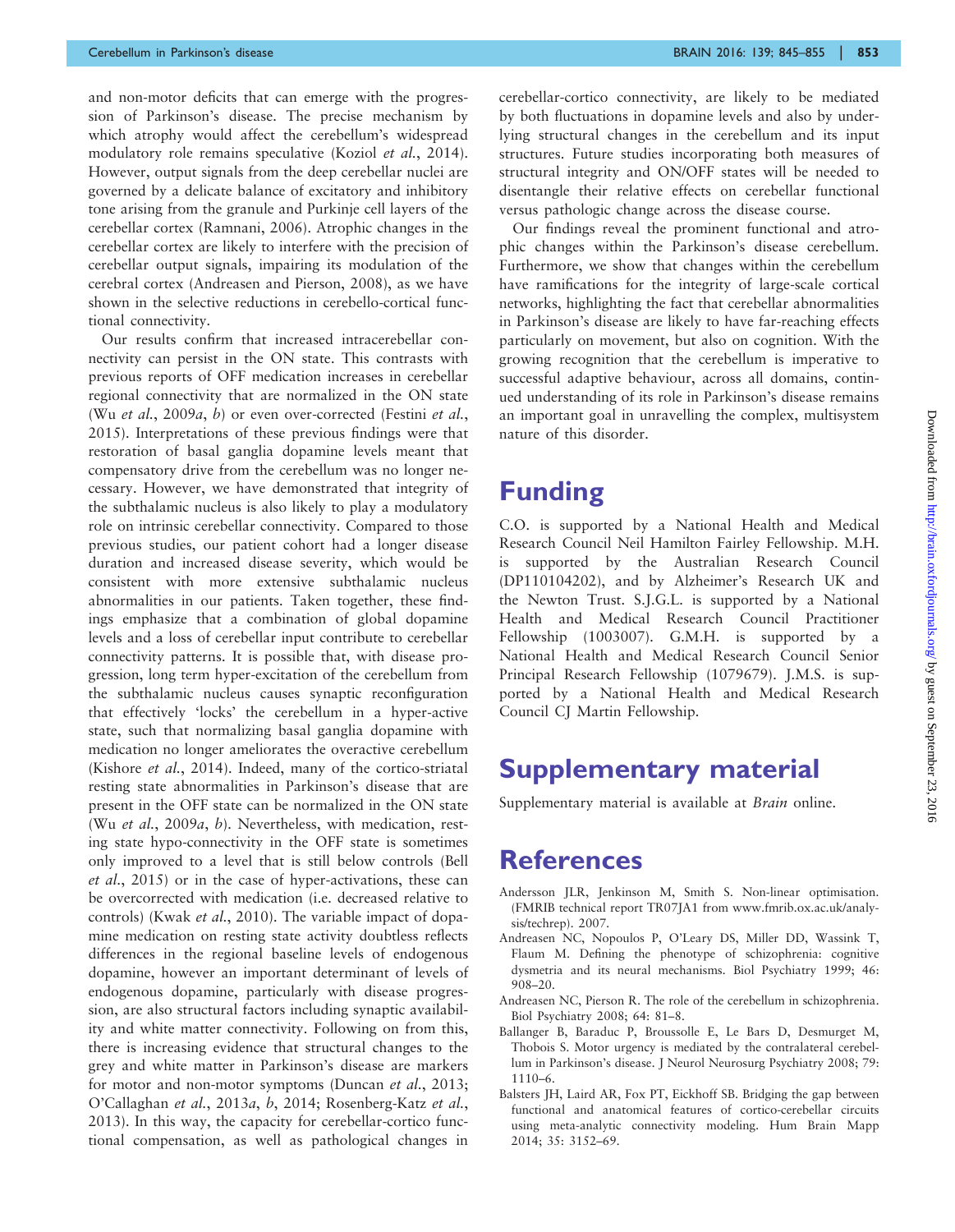- <span id="page-9-0"></span>Balsters JH, Ramnani N. Cerebellar plasticity and the automation of first-order rules. J Neurosci 2011; 31: 2305–12.
- Beck AT, Steer RA, Brown GK. Manual for the beck depression inventory-II. San Antonio, TX: Psychological Corporation; 1996.
- Bédard P, Sanes JN. On a basal ganglia role in learning and rehearsing visual–motor associations. Neuroimage 2009; 47: 1701–10.
- Bell PT, Gilat M, O'Callaghan C, Copland DA, Frank MJ, Lewis SJG, et al. Dopaminergic basis for impairments in functional connectivity across subdivisions of the striatum in Parkinson's disease. Hum Brain Mapp 2015; 36: 1278–91.
- Benninger DH, Thees S, Kollias SS, Bassetti CL, Waldvogel D. Morphological differences in Parkinson's disease with and without rest tremor. J Neurol 2009; 256: 256–63.
- Borghammer P, Østergaard K, Cumming P, Gjedde A, Rodell A, Hall N, et al. A deformation-based morphometry study of patients with early-stage Parkinson's disease. Eur J Neurol 2010; 17: 314–20.
- Bostan AC, Dum RP, Strick PL. The basal ganglia communicate with the cerebellum. Proc Natl Acad Sci USA 2010; 107: 8452–6.
- Bostan AC, Dum RP, Strick PL. Cerebellar networks with the cerebral cortex and basal ganglia. Trends Cogn Sci 2013; 17: 241–54.
- Brassen S, Büchel C, Weber-Fahr W, Lehmbeck JT, Sommer T, Braus DF. Structure–function interactions of correct retrieval in healthy elderly women. Neurobiol Aging 2009; 30: 1147–56.
- Buckner RL. The cerebellum and cognitive function: 25 Years of insight from anatomy and neuroimaging. Neuron 2013; 80: 807–15.
- Buckner RL, Krienen FM, Castellanos A, Diaz JC, Yeo BT. The organization of the human cerebellum estimated by intrinsic functional connectivity. J Neurophysiol 2011; 106: 2322–45.
- Cabeza R, Anderson ND, Locantore JK, McIntosh AR. Aging gracefully: compensatory brain activity in high-performing older adults. Neuroimage 2002; 17: 1394–402.
- Calhoun VD, Adali T, Pearlson GD, Pekar JJ. A method for making group inferences from functional MRI data using independent component analysis. Hum Brain Mapp 2001; 14: 140–51.
- Camlidag I, Kocabicak E, Sahin B, Jahanshahi A, Incesu L, Aygun D, et al. Volumetric analysis of the subthalamic and red nuclei based on magnetic resonance imaging in patients with Parkinson's disease. Int J Neurosci 2014; 124: 291–5.
- Chou KH, Lin WC, Lee PL, Tsai NW, Huang YC, Chen HL, et al. Structural covariance networks of striatum subdivision in patients with Parkinson's disease. Hum Brain Mapp 2015; 36: 1567–84.
- Colpan ME, Slavin KV. Subthalamic and red nucleus volumes in patients with Parkinson's disease: do they change with disease progression?. Parkinsonism Relat Disord 2010; 16: 398–403.
- Dickson DW, Braak H, Duda JE, Duyckaerts C, Gasser T, Halliday GM, et al. Neuropathological assessment of Parkinson's disease: refining the diagnostic criteria. Lancet Neurol 2009; 8: 1150–7.
- Diedrichsen J, Balsters JH, Flavell J, Cussans E, Ramnani N. A probabilistic MR atlas of the human cerebellum. Neuroimage 2009; 46: 39–46.
- Duncan GW, Firbank MJ, O'Brien JT, Burn DJ. Magnetic resonance imaging: a biomarker for cognitive impairment in Parkinson's disease?. Mov Disord 2013; 28: 425–38.
- Dunn OJ, Clark V. Correlation coefficients measured on the same individuals. J Am Stat Assoc 1969; 64: 366–77.
- Festini SB, Bernard JA, Kwak Y, Peltier S, Bohnen NI, Müller M, et al. Altered cerebellar connectivity in Parkinson's patients ON and OFF L-DOPA medication. Front Hum Neurosci 2015; 9: 214.
- Geday J, Østergaard K, Johnsen E, Gjedde A. STN-stimulation in Parkinson's disease restores striatal inhibition of thalamocortical projection. Hum Brain Mapp 2009; 30: 112–21.
- Grady C. The cognitive neuroscience of ageing. Nat Rev Neurosci 2012; 13: 491–505.
- Grafton S, Turner R, Desmurget M, Bakay R, Delong M, Vitek J, et al. Normalizing motor-related brain activity Subthalamic nucleus stimulation in Parkinson disease. Neurology 2006; 66: 1192–9.
- Habas C, Kamdar N, Nguyen D, Prater K, Beckmann CF, Menon V, et al. Distinct cerebellar contributions to intrinsic connectivity networks. J Neurosci 2009; 29: 8586–94.
- Ham JH, Cha J, Lee JJ, Baek GM, Sunwoo MK, Hong JY, et al. Nigrostriatal dopamine-independent resting-state functional networks in Parkinson's disease. NeuroImage 2015; 119: 296–304.
- Holm S. A simple sequentially rejective multiple test procedure. Scandinavian J Stat 1979; 6: 65-70.
- Hoover JE, Strick PL. The organization of cerebellar and basal ganglia outputs to primary motor cortex as revealed by retrograde transneuronal transport of herpes simplex virus type 1. J Neurosci 1999; 19: 1446–63.
- Hoshi E, Tremblay L, Féger J, Carras PL, Strick PL. The cerebellum communicates with the basal ganglia. Nat Neurosci 2005; 8: 1491–3.
- Hurley MJ, Mash DC, Jenner P. Markers for dopaminergic neurotransmission in the cerebellum in normal individuals and patients with Parkinson's disease examined by RT-PCR. Eur J Neurosci 2003; 18: 2668–72.
- Ikai Y, Takada M, Shinonaga Y, Mizuno N. Dopaminergic and nondopaminergic neurons in the ventral tegmental area of the rat project, respectively, to the cerebellar cortex and deep cerebellar nuclei. Neuroscience 1992; 51: 719–28.
- Ito M. Cerebellar circuitry as a neuronal machine. Prog Neurobiol 2006; 78: 272–303.
- Ito M. Control of mental activities by internal models in the cerebellum. Nat Rev Neurosci 2008; 9: 304–13.
- Kalpouzos G, Persson J, Nyberg L. Local brain atrophy accounts for functional activity differences in normal aging. Neurobiol Aging 2012; 33: 623.e113
- Kelly RM, Strick PL. Cerebellar loops with motor cortex and prefrontal cortex of a nonhuman primate. J Neurosci 2003; 23: 8432–44.
- Keuken MC, Bazin PL, Schäfer A, Neumann J, Turner R, Forstmann BU. Ultra-High 7T MRI of structural age-related changes of the subthalamic nucleus. J Neurosci 2013; 33: 4896-900.
- Kishore A, Meunier S, Popa T. Cerebellar influence on motor cortex plasticity: behavioral implications for Parkinson's disease. Front Neurol 2014; 5: 68.
- Kishore A, Popa T. Cerebellum in levodopa-induced dyskinesias: the unusual suspect in the motor network. Front Neurol 2014; 5: 157.
- Koziol LF, Budding D, Andreasen N, D'Arrigo S, Bulgheroni S, Imamizu H, et al. Consensus paper: the Cerebellum's role in movement and cognition. Cerebellum 2014; 13: 151–77.
- Kwak Y, Peltier S, Bohnen N, Müller M, Dayalu P, Seidler RD. Altered resting state cortico-striatal connectivity in mild to moderate stage Parkinson's disease. Front Syst Neurosci 2010; 4: 143.
- Laird AR, Fox PM, Eickhoff SB, Turner JA, Ray KL, McKay DR, et al. Behavioral interpretations of intrinsic connectivity networks. J Cogne Neurosci 2011; 23: 4022–37.
- Leggio M, Molinari M. Cerebellar sequencing: a trick for predicting the future. Cerebellum 2015; 14: 35–8.
- Lewis MM, Slagle CG, Smith AB, Truong Y, Bai P, McKeown M, et al. Task specific influences of Parkinson's disease on the striatothalamo-cortical and cerebello-thalamo-cortical motor circuitries. Neuroscience 2007; 147: 224–35.
- Maillet D, Rajah MN. Association between prefrontal activity and volume change in prefrontal and medial temporal lobes in aging and dementia: a review. Ageing Res Rev 2013; 12: 479–89.
- Martinez-Martin P, Falup-Pecurariu C, Rodriguez-Blazquez C, Serrano-Dueñas M, Carod Artal F, Rojo Abuin J, et al. Dementia associated with Parkinson's disease: applying the movement disorder society task force criteria. Parkinsonism Relat Disord 2011; 17: 621–4.
- Mazaika P, Hoeft F, Glovera GH, Reiss AL. Methods and software for fMRI analysis for clinical subjects. Paper presented at the Annual Meeting of the Organization for Human Brain Mapping June 11– 15; Florence, Italy. 2009.